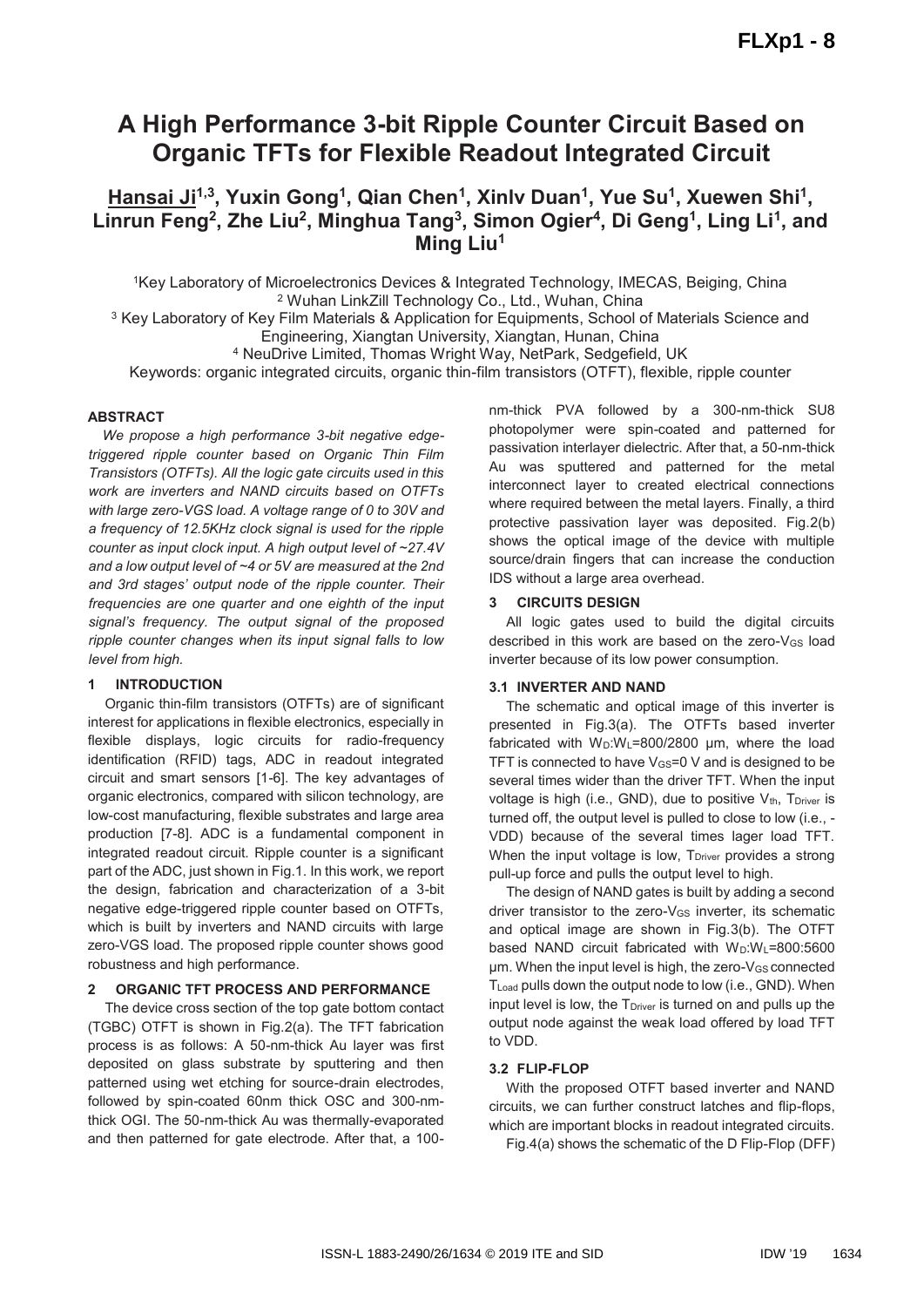circuit using NAND and inverter together. The DFF circuit can be divided into two parts: (1) D latch and (2) SR latch, where D latch is master FF and SR latch is slave FF. Therefore, this FF can be called master-slave DFF. For D latch, when clock signal is pulled down to low, the output of the D latch equals to the input Data (D). For SR latch, the output changes when clock signal is pulled up to high. The operation of this DFF can be divided into two distinct periods; the pre-flip and flip periods. In the pre-flip period, as the clock signal goes down to low from high, NAND gates G1 and G2 in the master stage are turned on and G3 and G4 in the slave stage are turned off. The output of the master FF changes the output stage by receiving the input signal D. However, the slave FF is turned off and keep the original state. In the flip period, the clock signal is pulled high, NAND gates G1 and G2 in the master stage are turned off while NAND gates G3 and G4 in the slave stage are turned on. Therefore, the master FF is locked and the slave FF is turned on to receipt the output of the master FF. The output of DFF is synchronous flipped with the output of master FF due to slave FF being turned on. Therefore, the DFF we designed in this work is negative edge-triggered. Fig.4 (b) presents the optical image of the DFF.

## **3.3 3-BIT RIPPLE COUNTER**

The 3-bit ripple counter can be easily implemented by connecting DFFs as shown in Fig.5. Each stage acts as a Divide-by-2 counter on the previous stage's signal. The Q node of each stage acts as both an output bit, and as an input clock signal for the next stage. Since the negative edge-triggered DFF is used to build the ripple counter, only when the clock signal falls to low level, the output of the ripple counter equal to D. In another word, the output signal changes after two periods at the input signal.

#### **4 RESULTS AND DISCUSSION**

Fig.6 shows the transfer characteristics of an OTFT with a channel width (W) and length (L) of 800 and 6 μm, respectively, the device exhibits a liner mobility (μlin) of 2.29 cm<sup>2</sup>/Vs, threshold voltage  $(V<sub>th</sub>)$  of 4.1V, and a high on/off current ratio 106. The μlin is extracted from the transconductance at  $V_{DS} = -0.1V$ . Fig.7 shows the measured output results of VDD of -5 and -10V of the OTFT based inverter. Fig.8 shows the measure dynamic characteristic of the OTFT based NAND circuit. In order to test the dynamic characteristic of the NAND circuit, we give two clk A and B of the same frequency with different delays to realize '00', '01', '10', '11' states. Only when A and B are both high, the output of the NAND circuit is low. In other cases, the output of the NAND is high. Fig. 9 shows the measured results of the 2nd and 3rd stages output of the ripple counter circuit at a clock frequency of 12.5 KHz. The output signal changes after two periods at the input signal.

#### **5 CONCLUSIONS**

 In this work, we have developed a 3-bit negative edge-triggered ripple counter based on OTFTs. We have found that under a voltage range of 0 to 30 V and a frequency of 12.5 kHz clock signal, a high output level of ~27.4 V and a low output level of ~4 or 5 V are measured at the 2nd and 3rd stages' of the ripple counter. Their frequencies are one quarter and one eighth of the input signal's frequency. The output signal of the proposed ripple counter changes when its input signal falls to low level from high. With these three different frequency outputs, the ripple counter can count from 000 to 111. The proposed ripple counter can be readily implemented and is sufficiently robust for various applications.

#### **REFERENCES**

- [1] [1] Y.-H. Yeh et al., "7-inch color VGA flexible TFT LCD on colorless polyimide substrate with 200 C a-Si:H TFTs," in Proc. Soc. Inf. Display (SID), May 2007, pp. 1677–1679.
- [2] Sun, Wenyu, et al. "An 8b 0.8 kS/s configurable VCO-based ADC using oxide TFTs with Inkjet printing interconnection." 2017 IEEE International Symposium on Circuits and Systems (ISCAS). IEEE, 2017.
- [3] Arias AC, MacKenzie JD, McCulloch I, Rivnay J, Salleo A. Materials and applications for large area electronics: solution-based approaches. Chem Rev 2010;110:3–24.
- [4] Cantatore, Eugenio, et al. "A 13.56-MHz RFID system based on organic transponders." IEEE Journal of solid-state circuits 42.1 (2006): 84-92.
- [5] Jacob, S., et al. "High performance printed N and Ptype OTFTs enabling digital and analog complementary circuits on flexible plastic substrate." Solid-State Electronics 84 (2013): 167- 178.
- [6] Huang, Tsung-Ching, and Kwang-Ting Cheng. "Design for low power and reliable flexible electronics: Self-tunable cell-library design." Journal of Display Technology 5.6 (2009): 206-215.
- [7] K. Myny et al., "An inductively-coupled 64b organic RFID tag operating at 13.56 MHz with a data rate of 787 b/s," in Proc. IEEE Int.Solid-State Circuits Conf. (ISSCC), Feb. 2008, pp. 290–291.
- [8] Ogier, Simon D., et al. "Uniform, high performance, solution processed organic thin-film transistors integrated in 1 MHz frequency ring oscillators." Organic Electronics 54 (2018): 40-47.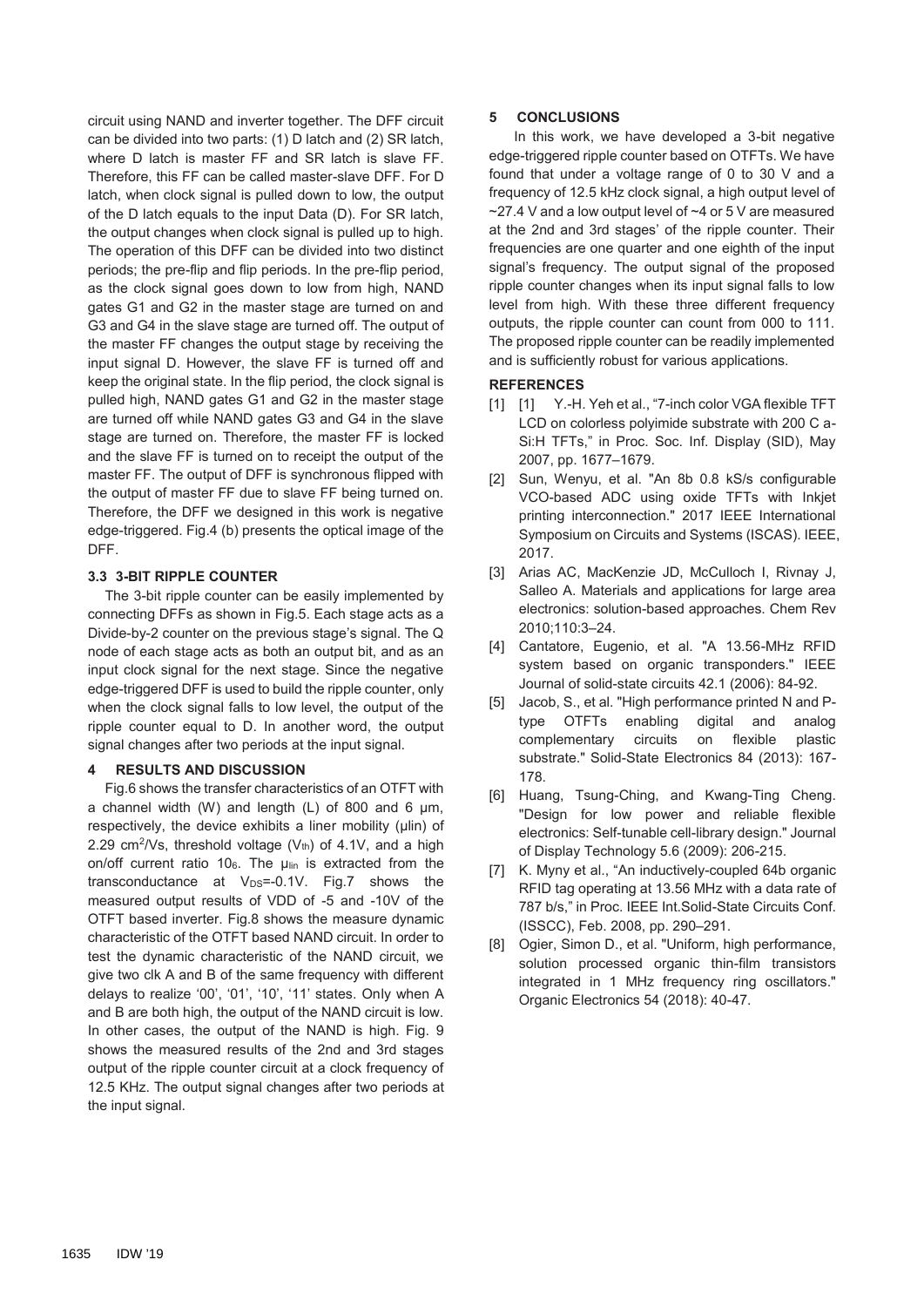

**Fig. 1 Schematic of VCO based ADC** 



**Fig. 2 Cross section and optical image of OTFT device** 



**Fig. 3 Schematic and optical image of (a) inverter and (b) NAND circuits based on OTFTs** 



**Fig. 4 (a) Schematic and (b) optical image of DFF** 



**Fig. 5 Schematic of 3-bit ripple counter circuit** 



**Fig.6 Transfer characteristic of OTFT** 



**Fig.7 Output characteristic at VDD of -5 and -10V of the OTFT based inverter**